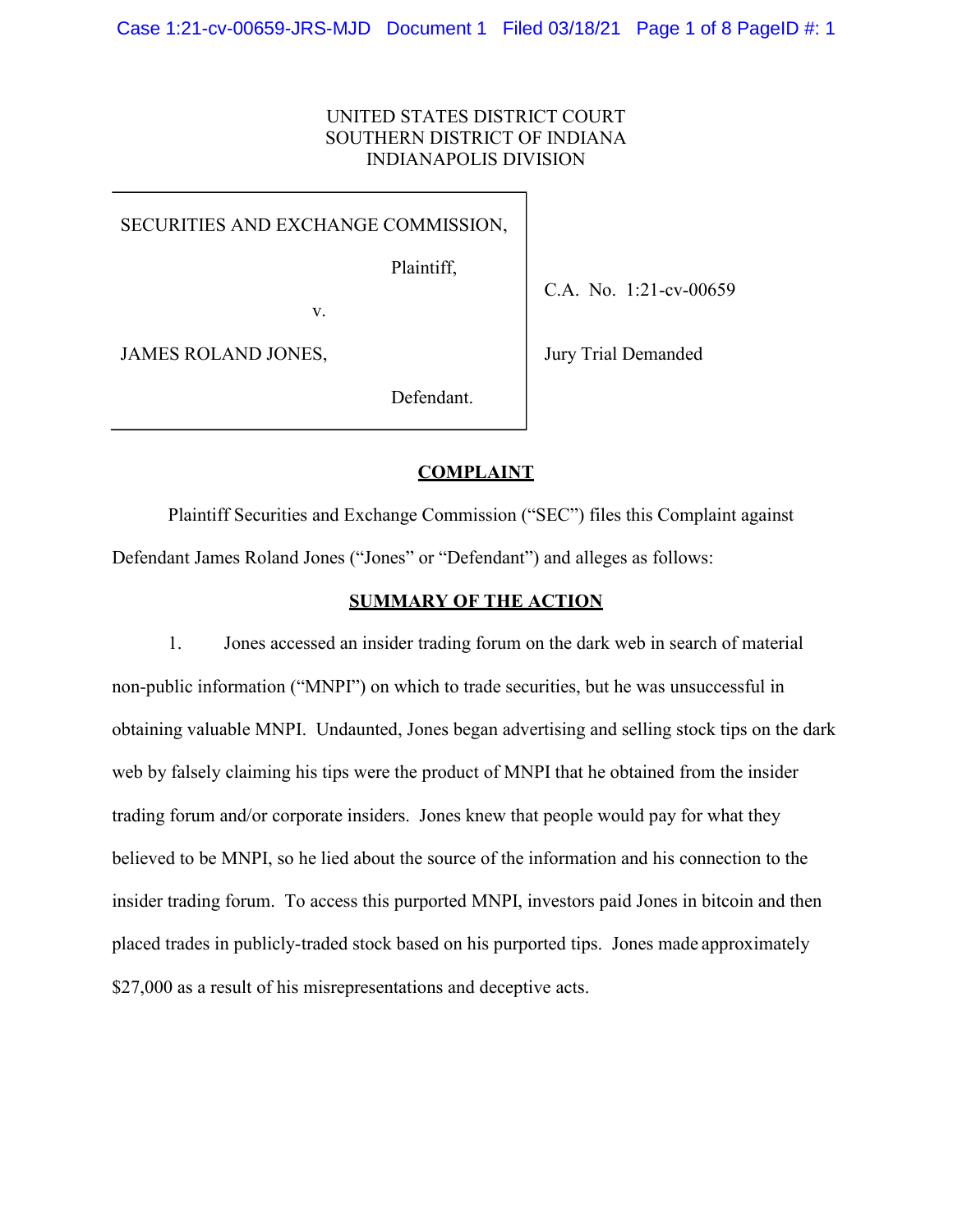2. By reason of this misconduct, Jones violated, and unless enjoined will continue to violate, Section 10(b) of the Exchange Act and Rule 10b-5(b) thereunder. The SEC brings this action seeking permanent injunctive relief, disgorgement of ill-gotten gains plus prejudgment interest, civil penalties, and all other equitable and ancillary relief the Court deems necessary.

## **JURISDICTION AND VENUE**

3. This Court has jurisdiction over this action pursuant to Sections 21(d), 21(e), and 27(a) of the Securities Exchange Act of 1934 ("Exchange Act") [15 U.S.C. §§ 78u(d), 78u(e), and 78aa(a)]. This action involves the sale of publicly-traded stock, which are securities as defined in the Exchange Act. Further, Jones directly or indirectly made use of the means or instrumentalities of interstate commerce or the mails in connection with the transactions, acts, practices, and courses of business alleged herein.

4. Venue is proper in this district pursuant to Section  $27(a)$  of the Exchange Act [15] U.S.C. § 78aa(a)]. Certain of the transactions, acts, practices, and courses of business constituting violations of the federal securities laws occurred within this district.

#### **DEFENDANT**

5. Defendant Jones is a resident of Redondo Beach, California. At the time of many of the acts and transactions described below, Jones resided in Indianapolis, Indiana.

## **FACTUAL ALLEGATIONS**

### **A. The Dark Web.**

6. The term "deep web" refers to anything on the internet that is not indexed by, or accessible via, a search engine like Google. Deep web content includes anything behind a paywall or content that is only accessible using sign-in credentials. Only a tiny portion of the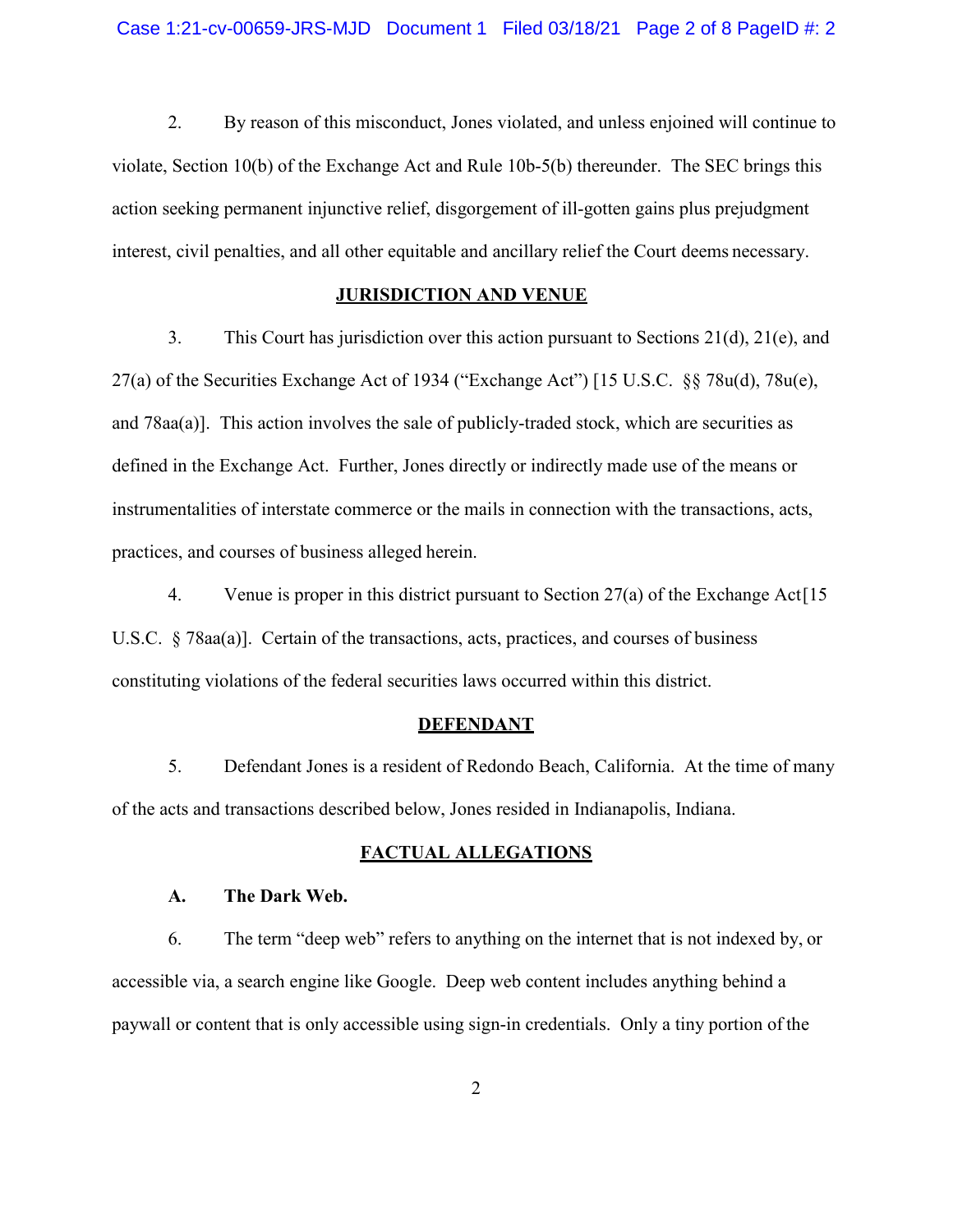### Case 1:21-cv-00659-JRS-MJD Document 1 Filed 03/18/21 Page 3 of 8 PageID #: 3

internet is indexed by search engines and accessible through a standard web browser—generally known as the "clear" or "surface" web.

7. The term "dark web" refers to a subset of the deep web that is intentionally hidden, requiring specific software to access content. The dark web consists of various overlay networks, referred to as "darknets." The dark web was designed to allow users to access the internet securely, and most notably, anonymously. As such, the dark web has often been used to host websites and marketplaces that support or promote illegal activity.

## **B. Jones Gains Access to the Insider Trading Forum.**

8. During 2016, Jones frequented at least three dark web marketplaces that facilitated the sale of illegal drugs, firearms, personally identifiable information ("PII"), stolen and fraudulent identification documents, counterfeit goods, and malicious software and other computer hacking tools. Jones used the same monikers on all three marketplaces.

9. In late 2016, Jones came across a wiki-page in one of the dark web marketplaces that listed various website addresses on the dark web, including a website for an insider trading forum ("ITF"). The listing described the ITF as an anonymous forum where participants exchanged MNPI about various publicly-traded companies. The ITF's subtitle was: "The community for exchanging Insider Information about the (sic) Publicly Traded Companies."

10. The ITF rules state that its main goal is to create "a long-term and well-selected community of gentlemen who confidently exchange insider information about publicly-traded companies." The ITF rules further state that in the U.S. and many other countries insider trading is illegal, and that the security and the anonymity of its members is the highest priority.

3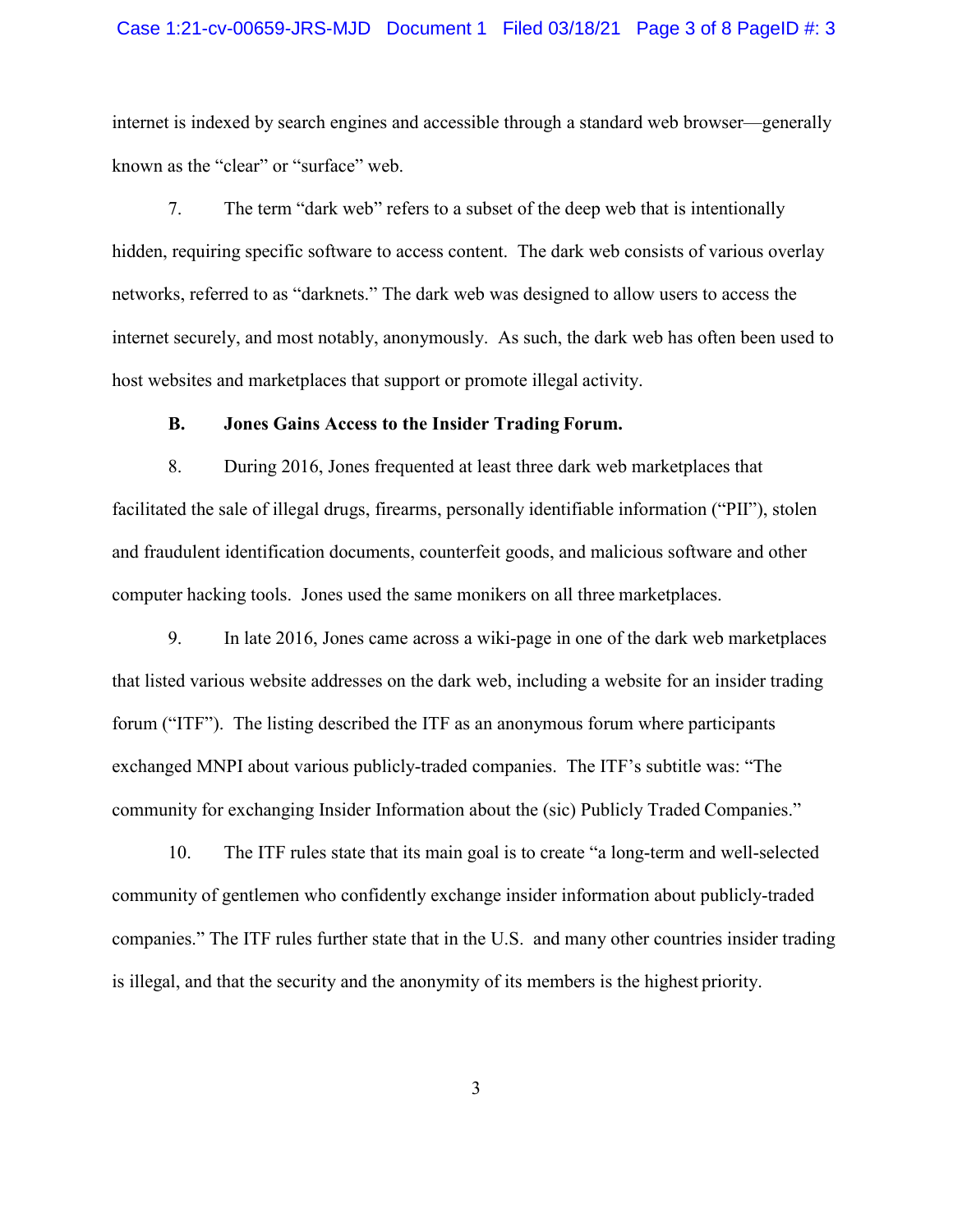11. To gain access to the ITF, users were required to demonstrate that they possessed MNPI. The ITF's moderators would determine if the insider information was genuine and, if so, grant access to the forum.

12. Jones attempted to gain access to the ITF by lying to ITF moderators and members by guessing certain earnings metrics on various issuers before earnings releases. The first few times he guessed, Jones's predictions were incorrect. After each incorrect guess, Jones created a new email account and tried again. On his third attempt, Jones correctly guessed the upcoming earnings per share for a home building company. Jones misrepresented to ITF's moderators that his information came from a friend who worked at the company, and the moderators granted Jones access to the ITF.

13. Thereafter, Jones had access to the ITF for approximately three months. The ITF rules require members to continue providing tips to maintain their membership, and when an ITF moderator asked Jones for a new tip, he guessed wrong and the ITF revoked his access. According to Jones, the information on the ITF was not very specific or particularly useful in any event, and Jones claims he was not able to obtain any useful MNPI from the ITF.

14. Jones realized, however, that most people could not gain access to the ITF, and therefore might believe the ITF contained actionable insider information. So Jones devised a scheme to sell purported insider tips to other individuals on the dark web.

## **C. Jones Sells Fake Insider Stock Tips on the Dark Web.**

15. In the spring of 2017, Jones listed "insider tips" for sale on one of the dark web marketplaces. Given that Jones did not have access to MNPI, his tips were merely guesses based upon Jones's own research and speculation. Jones recognized that people would not pay himfor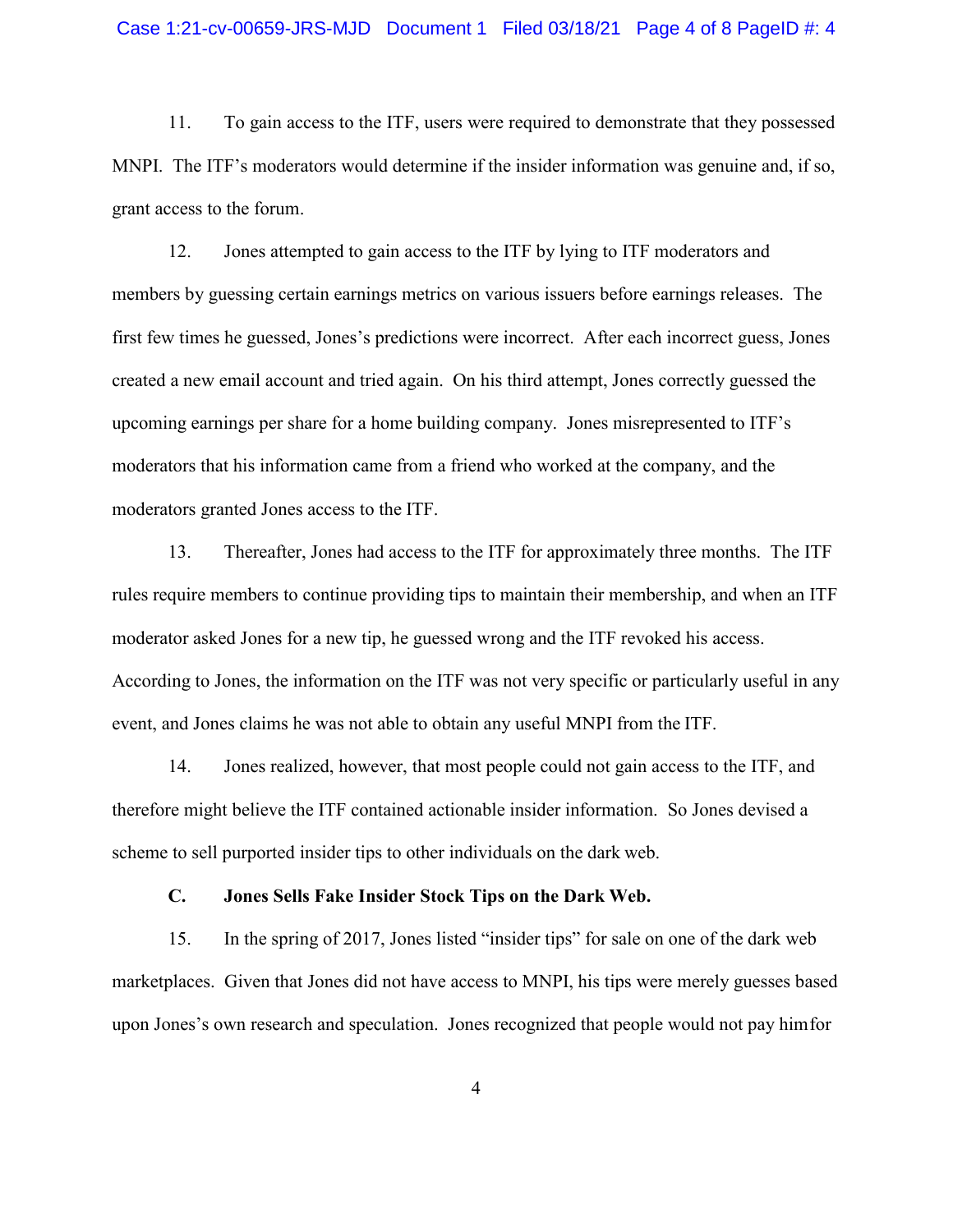his own stock tips, so he falsely described them as MNPI obtained from the ITF and/or corporate insiders.

16. Jones's "tips" were typically general predictions that a stock would go up or down, and Jones would sometimes sell tips for the same stock in both directions. In the event his false tips did not pan out, Jones offered to give the next tip for free if the disappointed purchaser would leave a good review for Jones on the dark web site. In other instances, Jones agreed to provide tips and then share in the purchaser's trading profits. Traders paid Jones for the tips using Bitcoin, and used Jones's fake insider information to purchase and sell stock of various publicly traded companies.

17. Also in 2017, Jones created a separate moniker on the dark web marketplace to market his services as a purported "insider" who would use purported insider information to engage in securities transactions on behalf of third parties. Jones offered to use investor funds to trade, in exchange for a split of the profits. In reality, Jones was not using insider information and was not even trading. Instead, he just returned a small amount of the money as a purported return, and used that to lure the investor into providing additional funds.

18. For example, in early 2017, Jones made contact with an individual on the dark web marketplace who had expressed interest in Jones's purported insider information. After an initial feeling-out process, and a small "test" trade, Jones offered the individual a "tip" that paid off handsomely for both Jones and the individual. Jones had researched a publicly-traded clothing company, and believed that the stock would not follow the overall dip in retail sales in early 2017, because of the overwhelming popularity of the company's products. In March 2017, Jones then lied to the individual about having MNPI related to the company, accessed the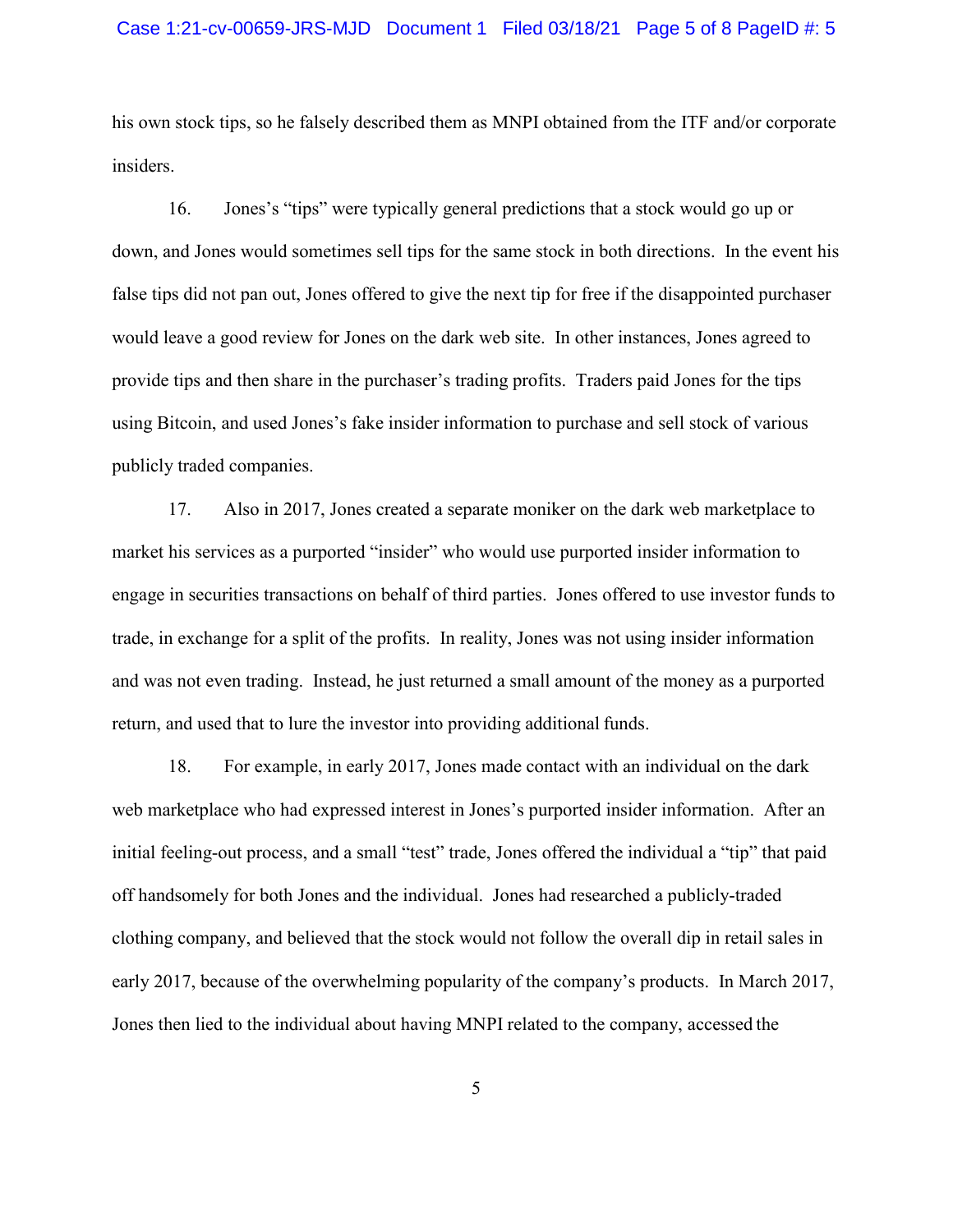### Case 1:21-cv-00659-JRS-MJD Document 1 Filed 03/18/21 Page 6 of 8 PageID #: 6

individual's brokerage account (with the individual's permission), and purchased shares of the company. Jones's gamble paid off, and he received approximately \$20,000 in Bitcoin from the individual for his purported MNPI.

19. Jones's purpose in creating the false insider stock tips was to induce purchasers to pay him money and to purchase securities, as he believed successful transactions would lead to additional sales of fake stock tips, and Jones's false claims that his stock tips were based on insider information resulted in several stock purchases. Jones knew that he was lying to the investors when he claimed to possess MNPI.

20. Jones's false claims were material. The dark web marketplace users found Jones's misrepresentations significant enough to pay a fixed amount for the tips or to share their trading profits with Jones. A reasonable investor would also consider the fact that the Jones was not actually providing them with MNPI important in deciding whether to invest in the securities that were the subject of Jones's purported tips.

21. The United States Attorney for the Middle District of Florida charged Jones for related conduct in *United States v. James Roland Jones*, No. 8:21-cr-33 (M.D. Fla.). Defendant has pleaded guilty in the criminal case, which is currently pending.

### **CLAIM FOR RELIEF**

## **Violations of Section 10(b) of the Exchange Act and Rule 10b-5 thereunder**

22. The SEC reallages and incorporates by reference each and every allegation contained in the paragraphs above.

6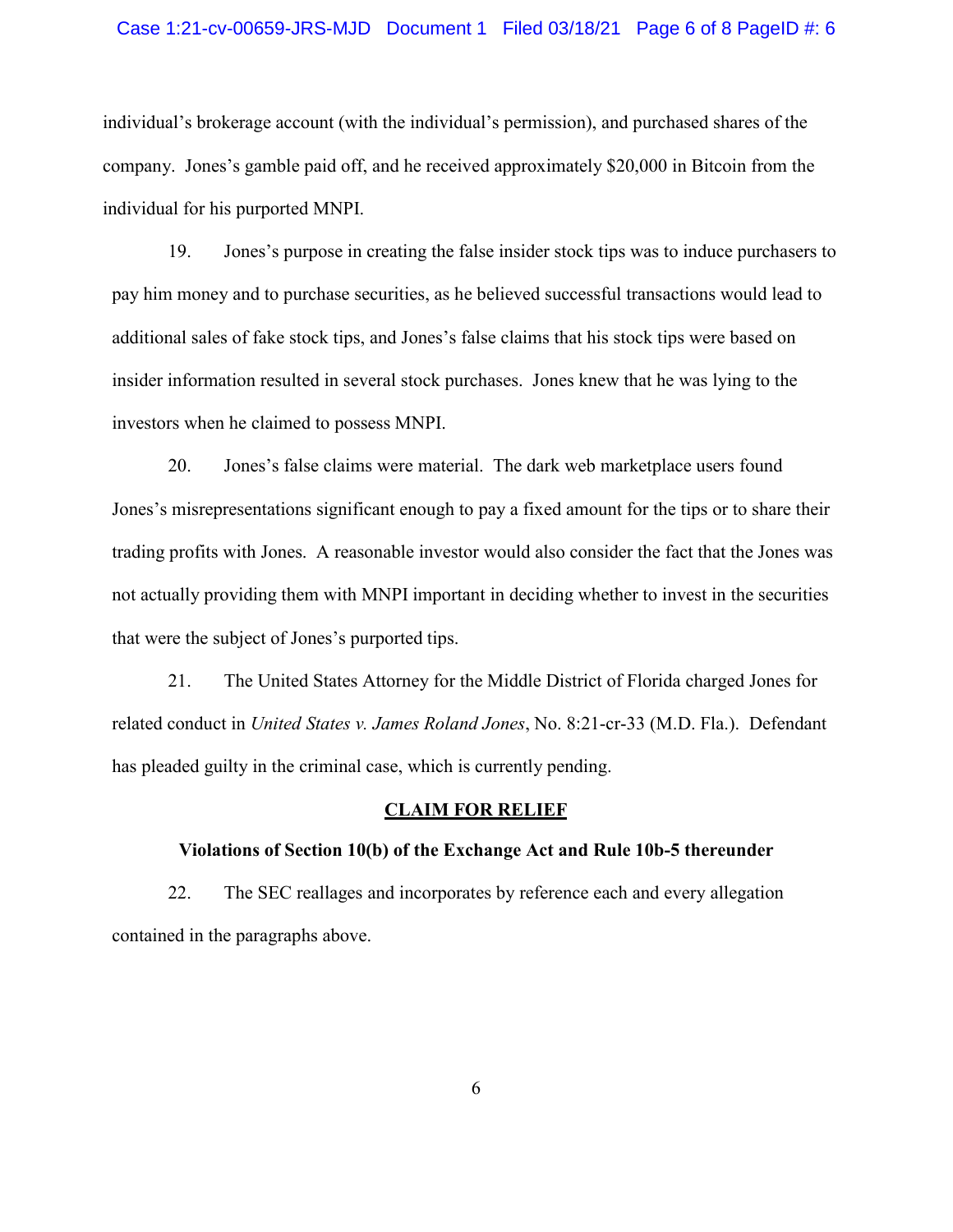### Case 1:21-cv-00659-JRS-MJD Document 1 Filed 03/18/21 Page 7 of 8 PageID #: 7

23. By engaging in the conduct described herein, Defendant, directly or indirectly, singly or in concert with others, by the use of the means or instrumentalities of interstate commerce and/or or by use of the mails, in connection with the purchase or sale of securities: (a) employed devices, schemes, and artifices to defraud; and/or (b) made untrue statements of a material fact and omitted to state a material fact necessary in order to make the statements made, in light of the circumstances under which they were made, not misleading; and/or (c) engaged in acts, practices, and courses of business which operate or would operate as a fraud and deceit upon purchasers, prospective purchasers, and any other persons.

24. Defendant acted with scienter and engaged in the referenced acts knowingly and/or with severe recklessness.

25. By reason of the foregoing, Defendant has violated and, unless enjoined will continue to violate, Section 10(b) of the Exchange Act [15 U.S.C. § 78j(b)] and Rule 10b-5 thereunder [17 C.F.R. § 240.10b-5].

### **RELIEF REQUESTED**

Therefore, the SEC respectfully requests that this Court:

(a) Permanently enjoin Defendant from violating Section 10(b) of the Exchange Act [15 U.S.C. § 78j(b)] and Rule 10b-5 thereunder [17 C.F.R. § 240.10b-5];

(b) Order Defendant to disgorge all ill-gotten gains obtained as a result of the conduct described herein, plus prejudgment interest thereon;

(c) Order Defendant to pay a civil penalty pursuant to Section  $21(d)(3)$  of the Exchange Act [15 U.S.C.  $\S$  78u(d)(3)]; and

(d) Grant such further relief as this Court may deem just and proper.